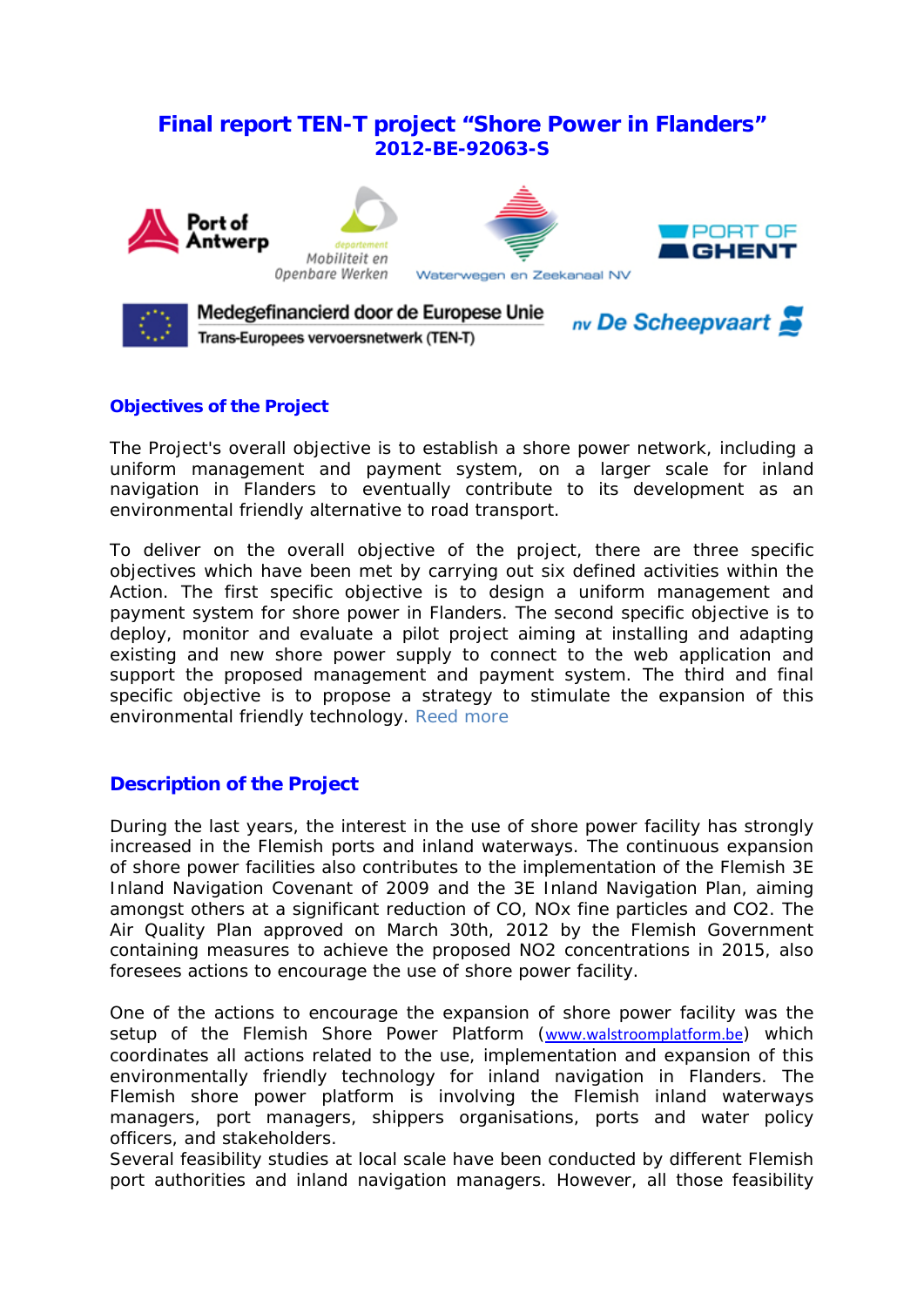studies and their proposed management and payment systems remain fragmented and not standardised.

A uniform management and payment system for shore power is crucial for the expansion of this technology at regional/national level. All partners of the Flemish shore power platform agreed on that a uniform management & payment system for Flanders is needed.

This Action is the first Flemish project that has implemented shore power supply on a larger scale in Flanders and designed a uniform management and payment system for shore power services in Flanders.

The Action's overall objective is therefore to establish a shore power network, including a uniform payment system, on a larger scale for inland navigation in Flanders to eventually contribute to its development as an environmental friendly alternative to road transport.

To deliver on the overall objective of the Action, there are three specific objectives which will be met by carrying out six defined activities within the Action. The first specific objective is to design a uniform exploitation and payment system for shore power in Flanders. This objective will be met by undertaking market surveys and cost-benefit analysis, as well as by designing and operating a single web application platform for accessing shore power services in Flanders (activities 1 and 2). The second specific objective is to deploy, monitor and evaluate a pilot project aiming at installing and adapting existing and new shore power supply to connect to the web application and support the proposed payment system. This objective will be met through activities 3 and 4. The third and final specific objective is to propose a strategy to stimulate the expansion of this environmental friendly technology. This objective will be met by investigating on how a national network of shore power facilities should be expanded and which communication strategy should be adopted to encourage the use of shore power in Flanders (activity 5). To ensure the Action is delivered on time and within budget, Project Management has been separated out as a distinct activity (activity 6).

#### *First specific objective:*

Activities 1 and 2 have resulted in an online operational Central Management System for shore power in Flanders (Figure 1).

The CMS is available online through the Flemish Shore Power Platform website: http://www.binnenvaartservices.be/walstroom/aanvragen.php?lang=en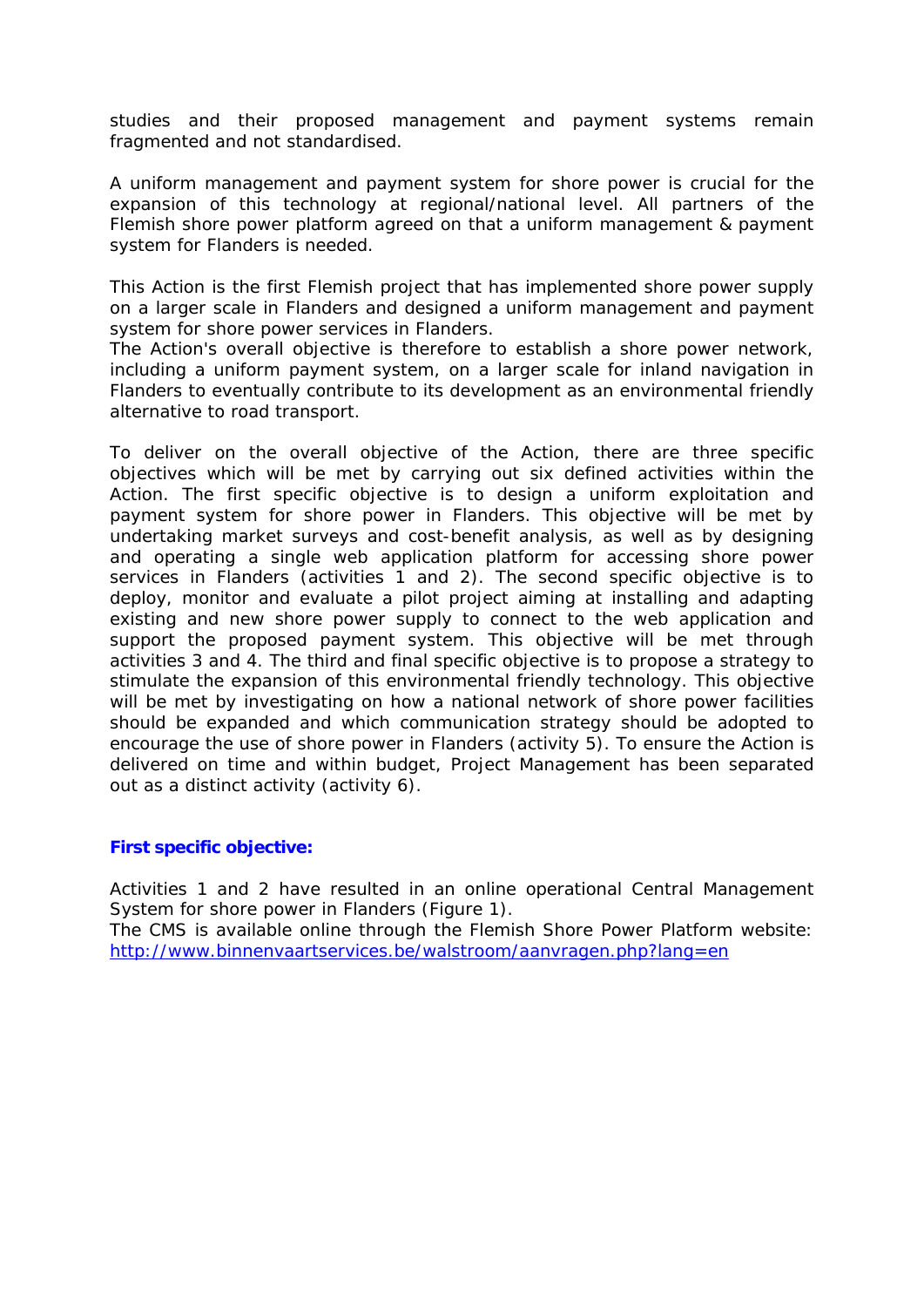

Figure 1. Central Management System

### *Second specific objective:*

A pilot project (activities 3 and 4) consisted of installing and adapting shore power boxes in three locations that were connected to the Central Management System (being developed as part of activity 2). The locations are located in Port of Antwerp, the waiting port of Evergem and the waiting port of Wijnegem (Figure 2).



Figure 2. Locations of the pilot shore power installation

### S**hore power supply in Port of Antwerp**

The shore power installation consists of:

• 7 shore power boxes. Each box is equipped with 4 independent connection points (2 connection points with a supply of 230V/32A and 2 connection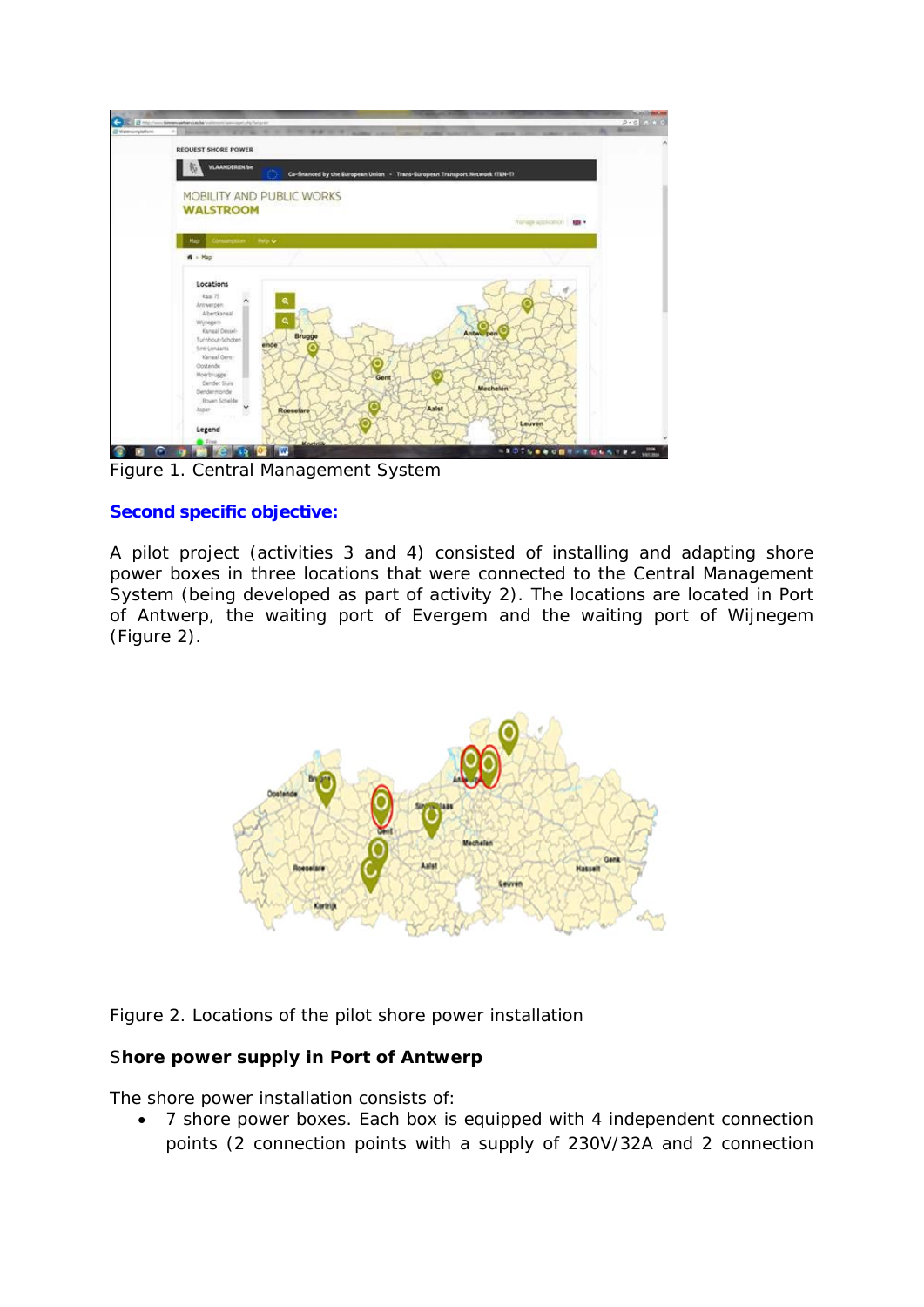points with a supply of 400V/32A), which ships can use to connect to the electrical grid when at berth.

- 2 high power shore power boxes for connecting tanker ships at quay 75. Each high power shore power box consists of 3 connection points (2x 63A 400V and 1x 125A 400V).
- 3 shore power cabinets for River Cruises with a total of 8 recharging points have been installed at the Kattendijkdock.



Figure 3. Shore power installation in Port of Antwerp

#### **Shore power supply in "Ringvaart om Gent - sluis Evergem wachthaven"**

In October 2015, Waterwegen en Zeekanaal NV has finalised the installation of 3x2 shore power boxes in Port of Evergem (Figure 4). The Port of Evergem is now equipped with a total of 32 connection points with three types of connections: 16A 1Phase, 32A 3Phase and 63A 3Phase.





Figure 4. Shore power installations in the waiting port of Evergem

#### **New shore power supply to be installed in "Albertkanaal/wachthaven Wijnegem"**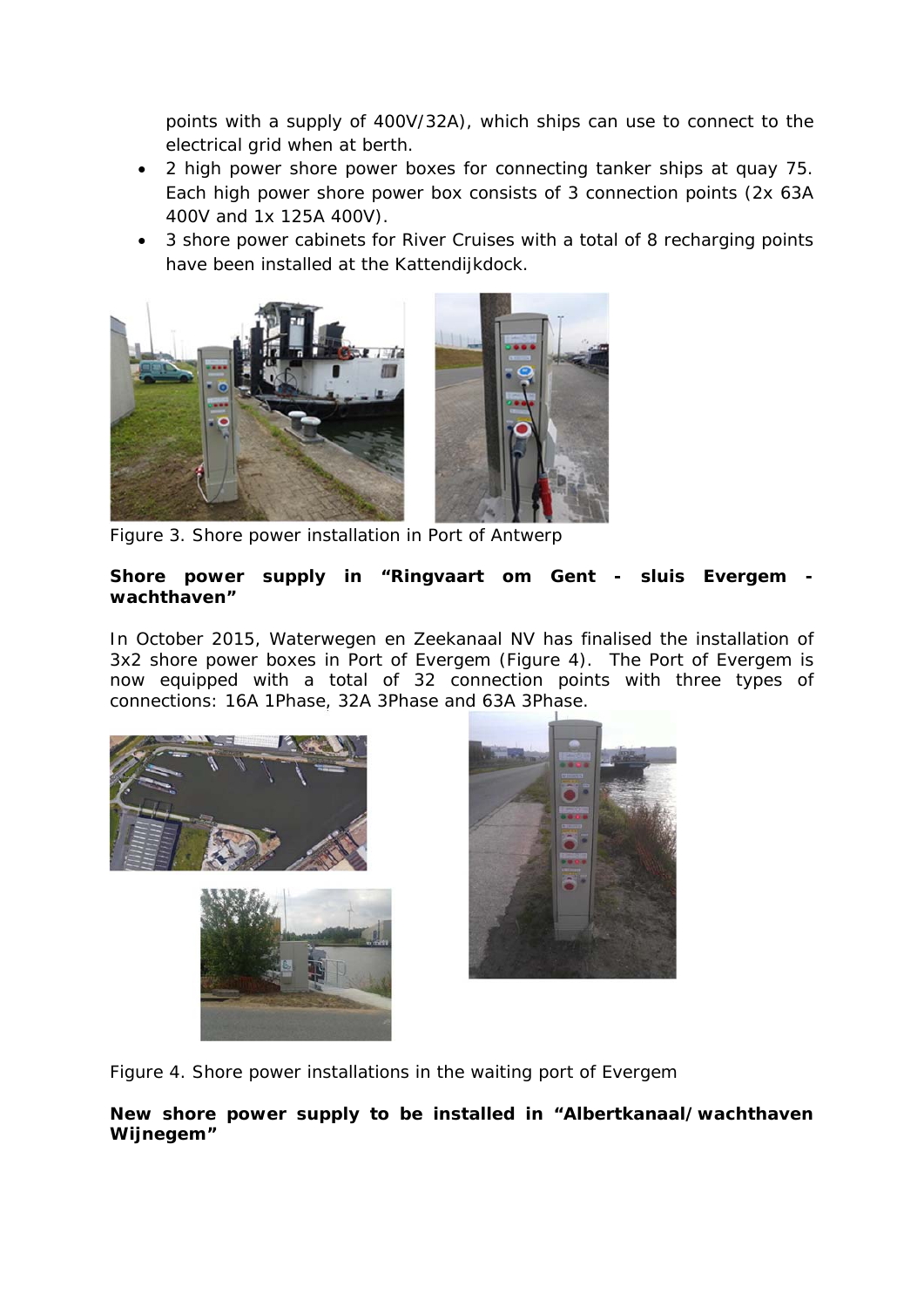16 shore power boxes were built and installed at the location "Albertkanaal/Wachthaven Wijnegem" (Figure 5), with a total of 32 connection points with three types of connections: 16A 1Phase, 32A 3Phase and 63A 3Phase.



Figure 5. Shore power installations in the waiting port of Wijnegem

### *Third specific objective:*

A study has been conducted to propose a strategy to stimulate the expansion of shore power in Flanders. The study conducted by REBEL group started on 01/07/2015 and had 3 primary goals:

- $\checkmark$  determining the needs and concerns of the users
- $\checkmark$  developing a strategy for the expansion of a shore power supply network along the inland waterways and in the seaports of the Flanders Region
- $\checkmark$  determining the most appropriate locations for the expansion of the shore power supply network in Flanders

This study started from the assessment of the potential demand of the inland waterway sector (river cruises excluded) for shore power, based on available traffic figures (2014) from the waterway authorities and ports. In order to estimate the potential need for shore power, a uniform calculation method has been developed, linked with an expert segmentation of waterways and ports. This allows the need per segment to be determined, taking into account the limited traffic data (of Waterwegen en Zeekanaal nv and nv De Scheepvaart).

The study shows also that investing in shore power supply is not at all an informal financial commitment for the inland shipping sector. Strictly taking into account the return in terms of project cash flows, it appears no positive results are booked for any waterway/port segment. In other words, in order to make the